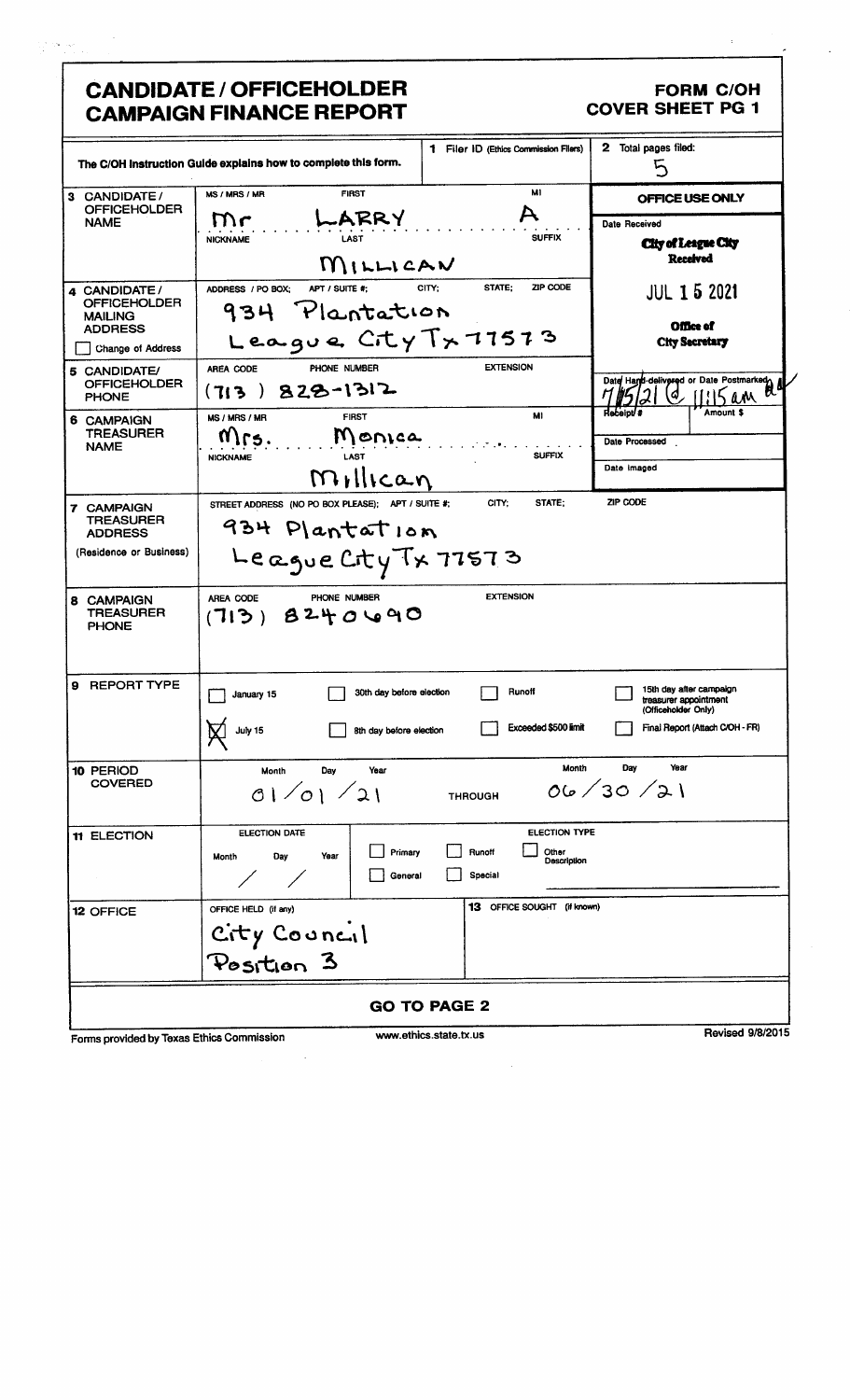## CANDIDATE / OFFICEHOLDER FORM C/OH CAMPAIGN FINANCE REPORT COVER SHEET PG 2

| 14 C/OH NAME<br>R RY                                      |                                                                                                                                                                                                                                                                                                                                                                                                  | MILLICAN                                                                                                              | <b>15</b> Filer ID (Ethics Commission Filers)                                                                                                                                                          |
|-----------------------------------------------------------|--------------------------------------------------------------------------------------------------------------------------------------------------------------------------------------------------------------------------------------------------------------------------------------------------------------------------------------------------------------------------------------------------|-----------------------------------------------------------------------------------------------------------------------|--------------------------------------------------------------------------------------------------------------------------------------------------------------------------------------------------------|
| <b>16 NOTICE FROM</b><br><b>POLITICAL</b><br>COMMITTEE(S) | THIS BOX IS FOR NOTICE OF POLITICAL CONTRIBUTIONS ACCEPTED OR POLITICAL EXPENDITURES MADE BY POLITICAL COMMITTEES TO<br>SUPPORT THE CANDIDATE / OFFICEHOLDER. THESE EXPENDITURES MAY HAVE BEEN MADE WITHOUT THE CANDIDATE'S OR OFFICEHOLDER'S<br>KNOWLEDGE OR CONSENT, CANDIDATES AND OFFICEHOLDERS ARE REQUIRED TO REPORT THIS INFORMATION ONLY IF THEY RECEIVE NOTICE<br>OF SUCH EXPENDITURES. |                                                                                                                       |                                                                                                                                                                                                        |
|                                                           | <b>COMMITTEE TYPE</b>                                                                                                                                                                                                                                                                                                                                                                            | <b>COMMITTEE NAME</b>                                                                                                 |                                                                                                                                                                                                        |
|                                                           | <b>GENERAL</b>                                                                                                                                                                                                                                                                                                                                                                                   | M/n                                                                                                                   |                                                                                                                                                                                                        |
|                                                           | SPECIFIC                                                                                                                                                                                                                                                                                                                                                                                         | <b>COMMITTEE ADDRESS</b>                                                                                              |                                                                                                                                                                                                        |
|                                                           |                                                                                                                                                                                                                                                                                                                                                                                                  | N/A                                                                                                                   |                                                                                                                                                                                                        |
|                                                           |                                                                                                                                                                                                                                                                                                                                                                                                  | <b>COMMITTEE CAMPAIGN TREASURER NAME</b>                                                                              |                                                                                                                                                                                                        |
| <b>Additional Pages</b>                                   |                                                                                                                                                                                                                                                                                                                                                                                                  | N/A                                                                                                                   |                                                                                                                                                                                                        |
|                                                           |                                                                                                                                                                                                                                                                                                                                                                                                  | <b>COMMITTEE CAMPAIGN TREASURER ADDRESS</b>                                                                           |                                                                                                                                                                                                        |
|                                                           |                                                                                                                                                                                                                                                                                                                                                                                                  | $N/\Delta$                                                                                                            |                                                                                                                                                                                                        |
| <b>17 CONTRIBUTION</b><br><b>TOTALS</b>                   | 1.                                                                                                                                                                                                                                                                                                                                                                                               | TOTAL POLITICAL CONTRIBUTIONS OF \$50 OR LESS (OTHER THAN<br>PLEDGES, LOANS, OR GUARANTEES OF LOANS), UNLESS ITEMIZED | \$                                                                                                                                                                                                     |
|                                                           | 2.                                                                                                                                                                                                                                                                                                                                                                                               | TOTAL POLITICAL CONTRIBUTIONS<br>(OTHER THAN PLEDGES, LOANS, OR GUARANTEES OF LOANS)                                  | \$                                                                                                                                                                                                     |
| <b>EXPENDITURE</b><br><b>TOTALS</b>                       | З.                                                                                                                                                                                                                                                                                                                                                                                               | TOTAL POLITICAL EXPENDITURES OF \$100 OR LESS,<br><b>UNLESS ITEMIZED</b>                                              | \$                                                                                                                                                                                                     |
|                                                           | 4.                                                                                                                                                                                                                                                                                                                                                                                               | <b>TOTAL POLITICAL EXPENDITURES</b>                                                                                   | \$                                                                                                                                                                                                     |
| <b>CONTRIBUTION</b><br><b>BALANCE</b>                     | 5.                                                                                                                                                                                                                                                                                                                                                                                               | TOTAL POLITICAL CONTRIBUTIONS MAINTAINED AS OF THE LAST DAY<br>OF REPORTING PERIOD                                    | ९८                                                                                                                                                                                                     |
| <b>OUTSTANDING</b><br><b>LOAN TOTALS</b>                  | 6.                                                                                                                                                                                                                                                                                                                                                                                               | TOTAL PRINCIPAL AMOUNT OF ALL OUTSTANDING LOANS AS OF THE<br>LAST DAY OF THE REPORTING PERIOD                         | 5,000                                                                                                                                                                                                  |
| <b>18 AFFIDAVIT</b>                                       |                                                                                                                                                                                                                                                                                                                                                                                                  |                                                                                                                       |                                                                                                                                                                                                        |
|                                                           | DIANA M STAPP<br>Notary ID #6152012<br><b>My Commission Expires</b><br>September 29, 2023                                                                                                                                                                                                                                                                                                        | under Title 15, Election Code.                                                                                        | I swear, or affirm, under penalty of perjury, that the accompanying report is<br>true and correct and includes all information required to be reported by me<br>Signature of Candidate or Officeholder |
| AFFIX NOTARY STAMP / SEALABOVE                            |                                                                                                                                                                                                                                                                                                                                                                                                  |                                                                                                                       |                                                                                                                                                                                                        |
|                                                           |                                                                                                                                                                                                                                                                                                                                                                                                  | Sworn to and subscribed before me, by the said $\frac{\text{Lary Millean}}{\text{Lary A}}$                            | this the                                                                                                                                                                                               |
| dav                                                       |                                                                                                                                                                                                                                                                                                                                                                                                  | to certify which, witness my hand and seal of office.                                                                 |                                                                                                                                                                                                        |
|                                                           |                                                                                                                                                                                                                                                                                                                                                                                                  | Sana M. Sta                                                                                                           |                                                                                                                                                                                                        |
| Signature of officer administering oath                   |                                                                                                                                                                                                                                                                                                                                                                                                  | Printed name of officer administering oath                                                                            | Title of officer administering oath                                                                                                                                                                    |
| Forms provided by Texas Ethics Commission                 |                                                                                                                                                                                                                                                                                                                                                                                                  | www.ethics.state.tx.us                                                                                                | Revised 9/8/2015                                                                                                                                                                                       |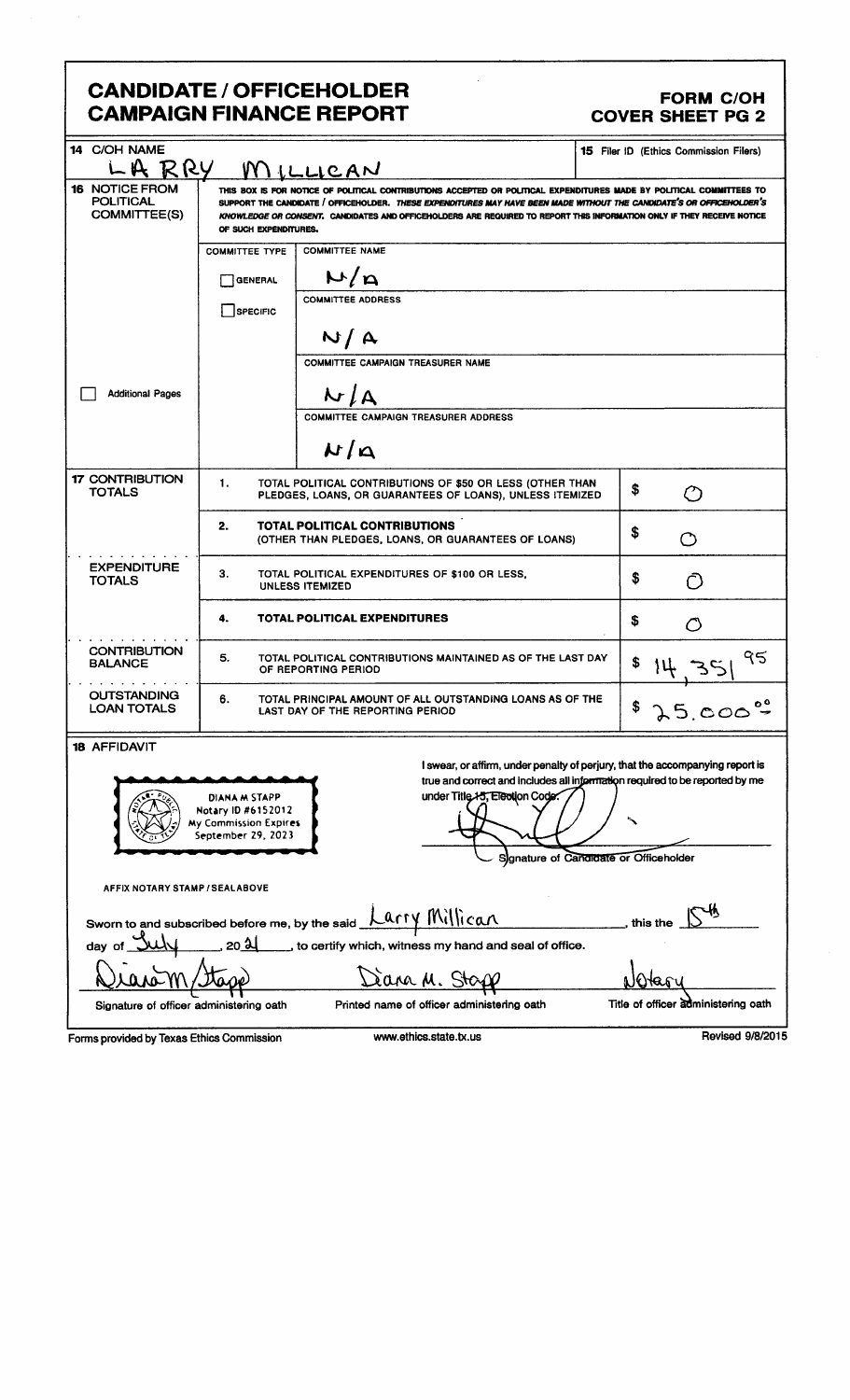| <b>SUBTOTALS - C/OH</b>                                                                             |                                             | <b>FORM C/OH</b><br><b>COVER SHEET PG 3</b> |
|-----------------------------------------------------------------------------------------------------|---------------------------------------------|---------------------------------------------|
| 19 FILER NAME                                                                                       | 20 Filer ID (Ethics Commission Filers)<br>⌒ |                                             |
| LARRY MILLICAN                                                                                      |                                             |                                             |
| 21 SCHEDULE SUBTOTALS<br>NAME OF SCHEDULE                                                           |                                             | <b>SUBTOTAL</b><br><b>AMOUNT</b>            |
| SCHEDULE A1: MONETARY POLITICAL CONTRIBUTIONS<br>1.                                                 |                                             | \$                                          |
| SCHEDULE A2: NON-MONETARY (IN-KIND) POLITICAL CONTRIBUTIONS<br>2.                                   |                                             | \$                                          |
| SCHEDULE B: PLEDGED CONTRIBUTIONS<br>з.                                                             |                                             | \$                                          |
| <b>SCHEDULE E: LOANS</b><br>4.                                                                      |                                             | \$                                          |
| SCHEDULE F1: POLITICAL EXPENDITURES MADE FROM POLITICAL CONTRIBUTIONS<br>5.                         |                                             | \$                                          |
| SCHEDULE F2: UNPAID INCURRED OBLIGATIONS<br>6.                                                      |                                             | \$                                          |
| SCHEDULE F3: PURCHASE OF INVESTMENTS MADE FROM POLITICAL CONTRIBUTIONS<br>7.                        |                                             | \$                                          |
| SCHEDULE F4: EXPENDITURES MADE BY CREDIT CARD<br>8.                                                 |                                             | \$                                          |
| SCHEDULE G: POLITICAL EXPENDITURES MADE FROM PERSONAL FUNDS<br>9.                                   |                                             | \$                                          |
| SCHEDULE H: PAYMENT MADE FROM POLITICAL CONTRIBUTIONS TO A BUSINESS OF C/OH<br>10.                  |                                             | \$                                          |
| SCHEDULE I: NON-POLITICAL EXPENDITURES MADE FROM POLITICAL CONTRIBUTIONS<br>11.                     |                                             | \$                                          |
| SCHEDULE K: INTEREST, CREDITS, GAINS, REFUNDS, AND CONTRIBUTIONS<br>12.<br><b>RETURNED TO FILER</b> |                                             | \$0.72                                      |
| <b>Contractor</b>                                                                                   |                                             |                                             |

 $\frac{1}{2}$ 

Forms provided by Texas Ethics Commission www.ethics.state.tx.us Revised 9/8/2015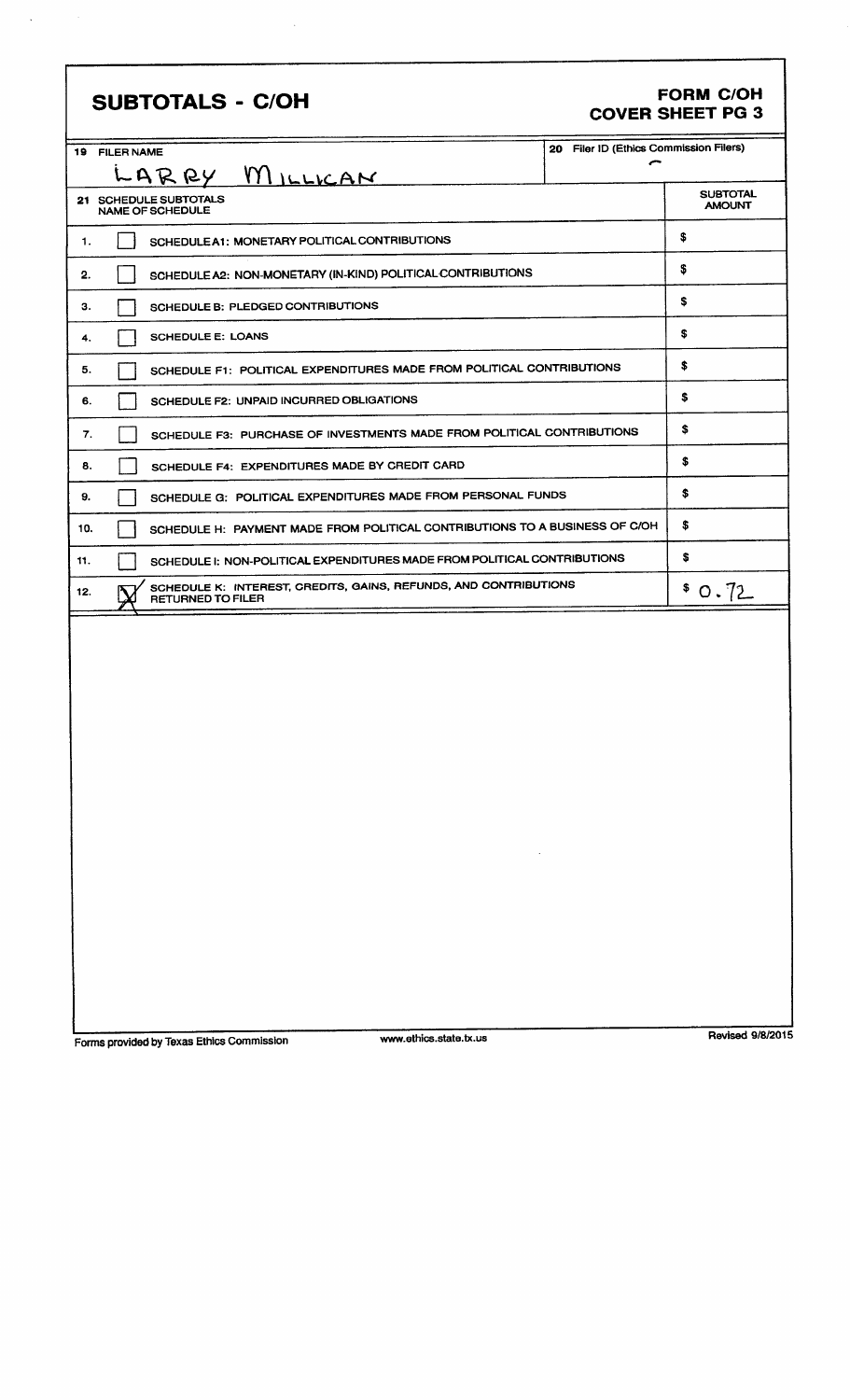### INTEREST, CREDITS, GAINS, REFUNDS, AND CONTRIBUTIONS RETURNED TO FILER SCHEDULE K

 $\bar{\star}$  $\omega_{\rm{eff}}$ 

|                  | INTEREST, CREDITS, GAINS, REFUNDS, AND<br><b>CONTRIBUTIONS RETURNED TO FILER</b>                                                    |                                                   | <b>SCHEDULE K</b> |
|------------------|-------------------------------------------------------------------------------------------------------------------------------------|---------------------------------------------------|-------------------|
|                  | The Instruction Guide explains how to complete this form.                                                                           | Total pages Schedule K:<br>1                      |                   |
| 2 FILER NAME     | LARRY MILLICAN                                                                                                                      | 3 Filer ID (Ethics Commission Filers)             | N/A               |
| 4<br>Date        | 5 Name of person from whom amount is received                                                                                       |                                                   | 8<br>Amount (\$)  |
| [سما2-,          | FROST BANIS<br>6 Address of person from whom amount is received;<br>City:<br>State:<br>$PC$ Box 1315 HOUSTON $\lceil x \rceil$ 7725 | Zip Code <sup>-</sup>                             | $\circ$ . $14$    |
|                  | 7 Purpose for which amount is received<br>$l$ Nterest.                                                                              | Check if political contribution returned to filer |                   |
| Date             | Name of person from whom amount is received                                                                                         |                                                   | Amount (\$)       |
| $2 - 3 - 31$     | FROST BANK<br>Address of person from whom amount is received:<br>City:<br>State;                                                    | Zip Code                                          | $\circ$ .         |
|                  | Purpose for which amount is received<br>$/$ NTerest                                                                                 | Check if political contribution returned to filer |                   |
| Date             | Name of person from whom amount is received                                                                                         |                                                   | Amount (\$)       |
| $353 - 71$       | FROST BANK<br>Address of person from whom amount is received; City;<br>State:                                                       | <b>Zip Code</b>                                   | O, U              |
|                  | Purpose for which amount is received<br>$/$ NTerest                                                                                 | Check if political contribution returned to filer |                   |
| Date             | Name of person from whom amount is received                                                                                         |                                                   | Amount (\$)       |
| <u> 11-33-51</u> | Frost BANK<br>Address of person from whom amount is received;<br>City;<br>State;                                                    | Zip Code                                          | 0.12              |
|                  | Purpose for which amount is received<br>$/$ N terest                                                                                | Check if political contribution returned to filer |                   |
|                  | ATTACH ADDITIONAL COPIES OF THIS SCHEDULE AS NEEDED                                                                                 |                                                   |                   |
|                  | Forms provided by Texas Ethics Commission<br>www.ethics.state.tx.us                                                                 |                                                   | Revised 9/8/2015  |